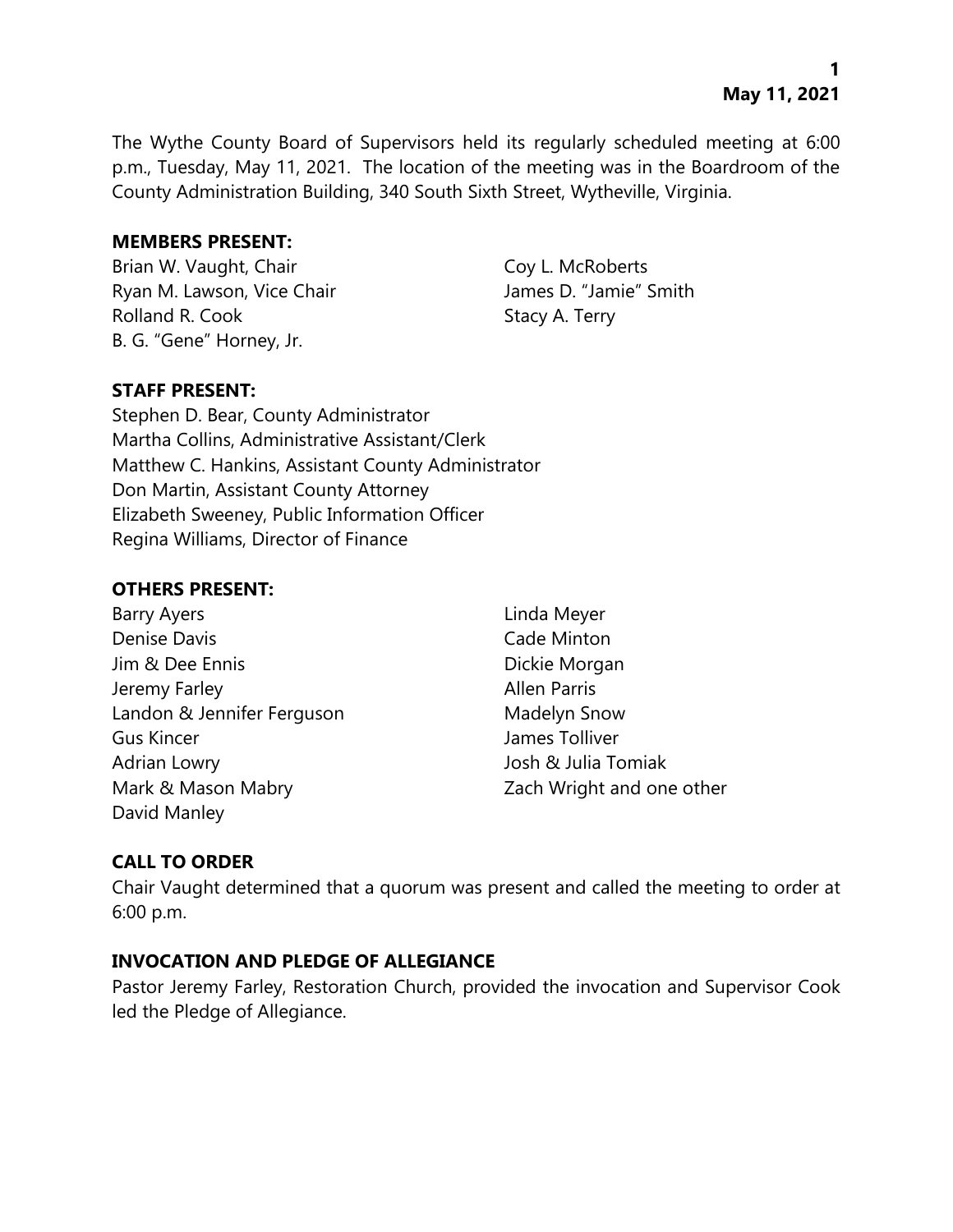### **PRESENTATION OF SPORTS RESOLUTION**

Supervisor Cook read and presented the following resolution to the George Wythe High School Scholastic Bowl Team:

# **WYTHE COUNTY RESOLUTION 2021-15 A RESOLUTION HONORING THE GEORGE WYTHE HIGH SCHOOL SCHOLASTIC BOWL TEAM STATE CHAMPIONSHIP**

**WHEREAS**, George Wythe High School Scholastic Bowl Team completed an outstanding 2020-21 season; and,

**WHEREAS**, George Wythe High School Scholastic Bowl Team went undefeated in the Mountain Empire District and VHSL Region 1C Tournament; and,

**WHEREAS,** at the Virginia High School League Class 1 Tournament held on March 20, 2021, the George Wythe High School Scholastic Bowl Team emerged victorious, capturing the state championship title for the second consecutive year; and,

**WHEREAS,** team captain Joshua Tomiak was one of the top five leading scorers in the entire Commonwealth, earning him a position on the All-State Team.

**NOW, THEREFORE, BE IT RESOLVED,** that the Wythe County Board of Supervisors officially commends the George Wythe High School Scholastic Bowl Team comprised of Joshua Tomiak, Mason Mabry, Kade Minton, Colton Alley, Landon Ferguson, Madelyn Snow and coach Jennifer Ferguson for their exemplary season and dedication to excellence for which we all should strive, and;

**BE IT FURTHER RESOLVED,** that a copy of this resolution be incorporated into the official minutes of the Wythe County Board of Supervisors.

Adopted this 11th day of May 2021.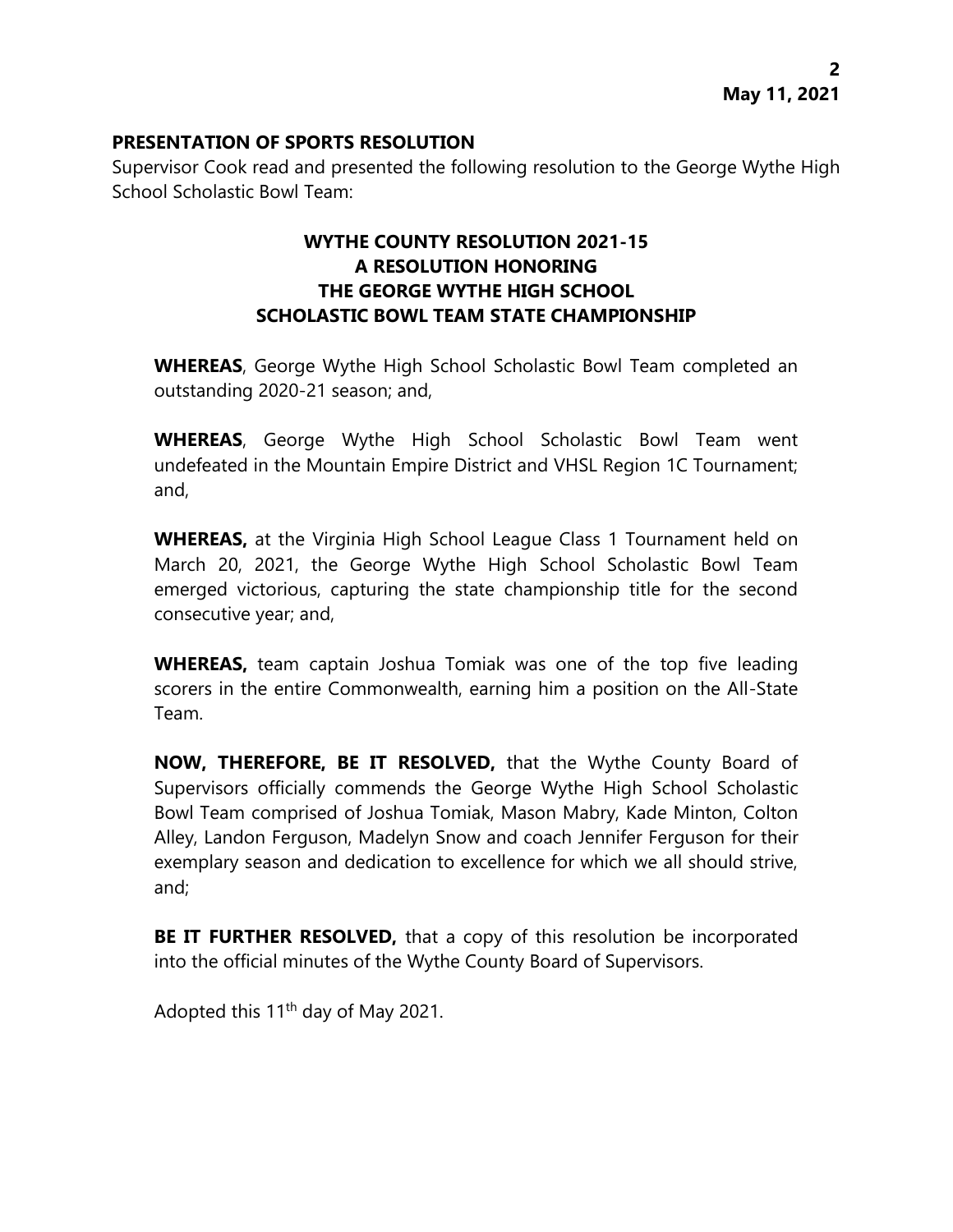Supervisor Cook made a motion, seconded by Supervisor Smith, to adopt Resolution 2021-15 Honoring the George Wythe High School Scholastic Bowl Team on their State Championship.

The vote on the motion was unanimous.

# **INTRODUCTION OF PUBLIC INFORMATION OFFICER**

Assistant County Administrator Matt Hankins introduced Ms. Elizabeth Sweeney as Wythe County's new Public Information Officer and Grant Writer. Ms. Sweeney is a 2020 graduate of Virginia Tech and a 2017 graduate of Fort Chiswell High School. Wythe County is very pleased to welcome Ms. Sweeney.

Ms. Sweeney thanked the Board for this great opportunity and she is eager to get started. Her door is open and she is here to help everyone any way she can.

#### **CITIZENS' TIME**

Chair Vaught inquired if anyone present wished to address the Board.

1. Wythe County Public Schools' Budget – Ms. Denise Davis appeared before the Board and stated "Good evening, board members. This is just some information I gave the last time. It's just the maps on the localities in Virginia that fund more above the required local effort than Wythe County and those that don't also. In 2018, Wythe County Public Schools received 78% more than was required by the State for school operations from the Board of Supervisors, and Wythe County's rank for education among the 135 localities in the State was 69. In 2019, Wythe County Public Schools received 65% more than was required by the State for school operations and Wythe County's rank among the localities went from 69 to 86. In 2020, Wythe County Public Schools received 50% more than was required by the State for school operations and the State ranking among localities fell to 102. Each year, or the past few years, this Board has given less and less than was required by the State to fund our schools. Now granted, you are giving more than the 45% that is required but so is every other locality in Virginia, because we all know that no school can operate on a bare minimum and provide quality educational opportunities. But Wythe County is in a downward trend in school funding and it seems that Wythe County will continue to fall in the rankings for 2021. 75% of the localities in Virginia provide more school funding than is required above the required local effort than Wythe County. 75% of localities provide more funding than is required than Wythe County. Wythe County is in the bottom 25% of localities that provide less funding than is required by the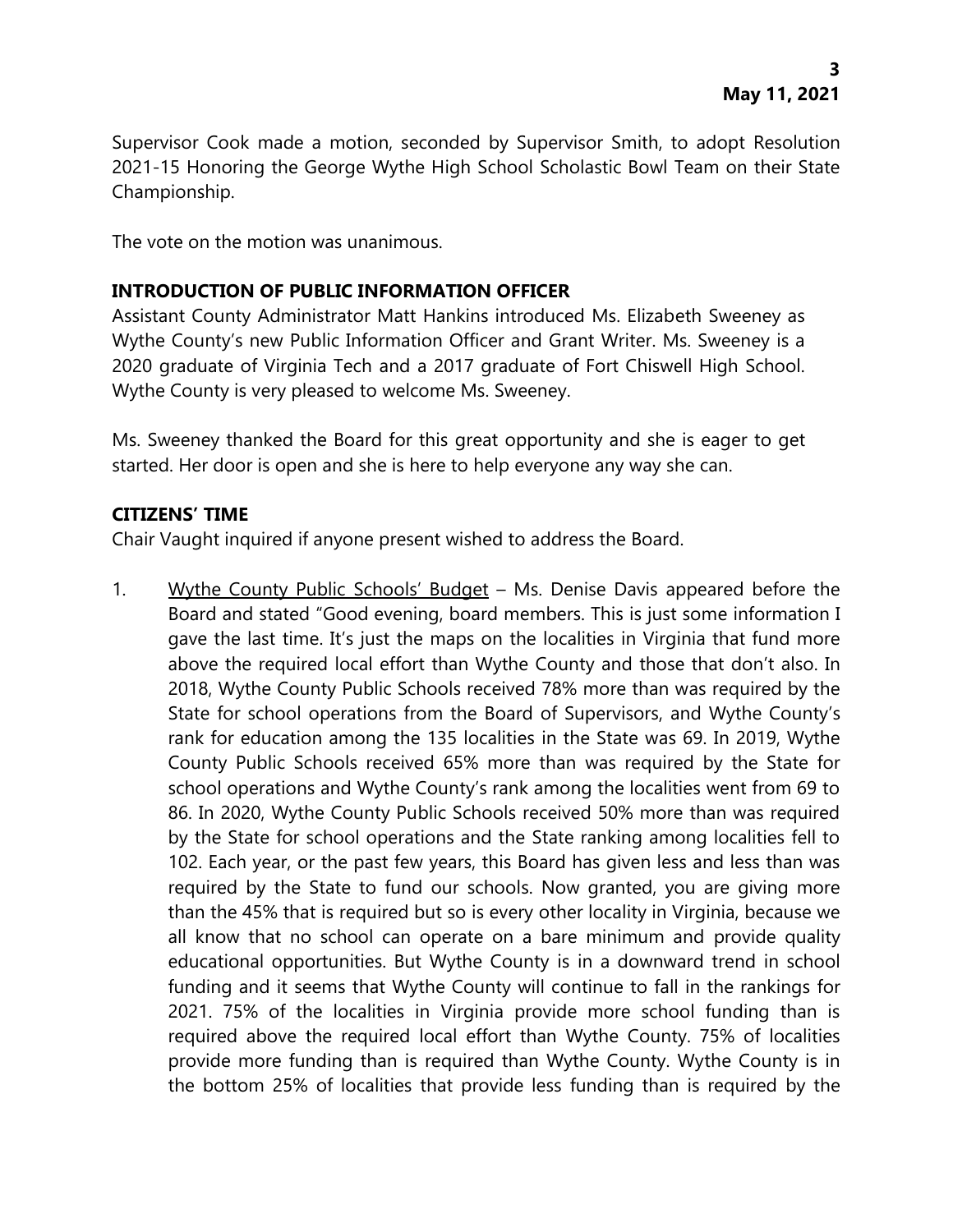required local effort. I don't think the industries or medical professionals would want to think about locating in Wythe County if they knew these statistics. For the past three years, Wythe County has requested the same amount for school funding and has received it, but now you want to decrease that amount. Why? If \$13.6M is reduced at all, cuts will have to be made within the school system. It won't be you making those cuts but it will be you requiring those cuts. The School Board hasn't given you a wish list of what they want; they've given you the amount it will take to provide quality educational opportunities to Wythe County students. They've given you the amount it will take to provide school employees with salary increases they have worked for and absolutely deserve. Thank you to Mr. Smith, Mr. Cook and Ms. Lawson for not wanting to cut what the School Board has asked for. More than half, 53%, of Wythe County students are living in poverty and these students are at a higher risk for cognitive and literacy challenges, both academically and socio-economically before they even begin school. Our teachers do all they can to make sure that all the students get the same learning experiences but teachers need the proper resources to be able to do that, and when you cut school funding, you are telling those students who are already in an educational disadvantage that you don't put their education as a priority. But guess what? 101 other localities in Virginia do. I'm on the Board of Directors for the Virginia Education Association and I often have contact with student VEA members across the state. And when asked how my county is when it comes to school funding, I have to say "Well, not so good, and it doesn't look like it's going to get any better." How many of those future teachers do you think want to seek a position in Wythe County after I tell them that?

On a different note, Mr. Vaught, I have obtained email correspondence between the Supervisors from March  $1<sup>st</sup>$  to April 9<sup>th</sup> and Mr. Vaught, you stated at the last meeting that the School Board had not attempted to contact you about meeting to discuss the budget. But on March 9<sup>th</sup> Mr. Bear did send you and Ryan Lawson an email asking if you wanted to set up a meeting with the School Board as you had done before. And you replied that you did not see the need unless they had specific items they wanted to discuss. But Ms. Lawson did reply that she would like to discuss the building project plan for Scott, and that the ball might be in the Supervisors' court for a meeting. I can't imagine that the School Board members, or Dr. Jefferies, would not have been interested in discussing the school budget. And I just wanted to make that clear.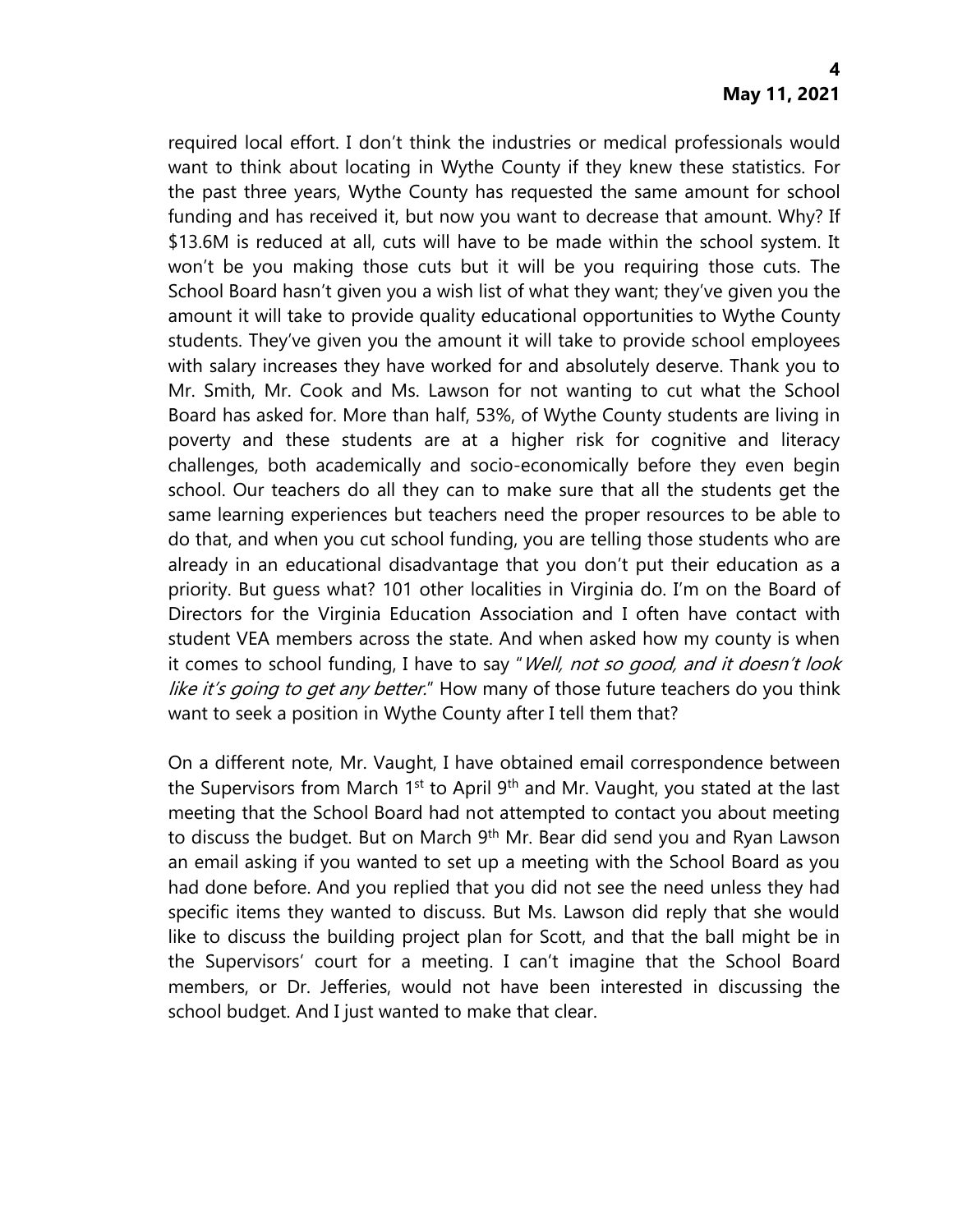Oh, and Mr. Terry, in your emails you had stated that Ms. Megan Patrick was an idiot in your correspondence with those supervisors, and I disagree with that assessment."

With no one else signed up to speak, Chair Vaught closed Citizens' Time.

### **PAYMENT OF COUNTY INVOICES**

Supervisor Horney made a motion to pay the invoices for approval on May 11, 2021, for the various departments of County government. The invoices were paid on General Warrants 30109588-30109673 as follows:

# **EXPENDITURES BY DEPARTMENT BOARD OF SUPERVISORS May 11, 2021**

| <b>CHECK #</b> | <b>ISSUE DATE</b>                    | <b>VENDOR</b>                               | <b>AMOUNT</b> |
|----------------|--------------------------------------|---------------------------------------------|---------------|
|                | 30109588 04/29/2021                  | RURAL RETREAT VOL EMERG SERVICES \$5,000.00 |               |
|                | <b>TOTAL EXPENDITURES 04/29/2021</b> |                                             | \$5,000.00    |

| <b>CHECK#</b> | <b>ISSUE DATE</b> | <b>VENDOR</b>                    | <b>AMOUNT</b> |
|---------------|-------------------|----------------------------------|---------------|
| 30109589      | 05/11/2021        | <b>AMAZON</b>                    | \$<br>311.82  |
| 30109590      | 05/11/2021        | APPALACHIAN REGIONAL EXPO        | 50,000.00     |
| 30109591      | 05/11/2021        | <b>APPALACHIAN POWER</b>         | 968.02        |
| 30109592      | 05/11/2021        | <b>ATMOS ENERGY</b>              | 46.85         |
| 30109593      | 05/11/2021        | <b>BKT UNIFORMS</b>              | 2,367.05      |
| 30109594      | 05/11/2021        | BLUE RIDGE ANALYTICAL, LL        | 2,465.00      |
| 30109595      | 05/11/2021        | <b>BRENNTAG MID-SOUTH INC</b>    | 2,354.32      |
| 30109596      | 05/11/2021        | <b>BSN SPORTS INC</b>            | 1,254.31      |
| 30109597      | 05/11/2021        | <b>BUSINESS CARD</b>             | 809.70        |
| 30109598      | 05/11/2021        | <b>BUSINESS INFORMATION SYST</b> | 31.52         |
| 30109599      | 05/11/2021        | <b>CAVALIER SUPPLY CO</b>        | 595.68        |
| 30109600      | 05/11/2021        | <b>CENTURYLINK</b>               | 4,904.86      |
| 30109601      | 05/11/2021        | DEPOT DESIGNS OF RURAL RE        | 120.00        |
| 30109602      | 05/11/2021        | DUNAGAN, KEITH                   | 282.10        |
| 30109603      | 05/11/2021        | EDITH BOLLING WILSON BIRT        | 2,000.00      |
| 30109604      | 05/11/2021        | <b>ENTERPRISE FM TRUST</b>       | 8,731.89      |
| 30109605      | 05/11/2021        | <b>F&amp;R ELECTRIC INC</b>      | 13,285.00     |
| 30109606      | 05/11/2021        | <b>FARTHING, SCOT S</b>          | 2,887.50      |
| 30109607      | 05/11/2021        | <b>FERGUSON ENTERPRISES #5</b>   | 143.99        |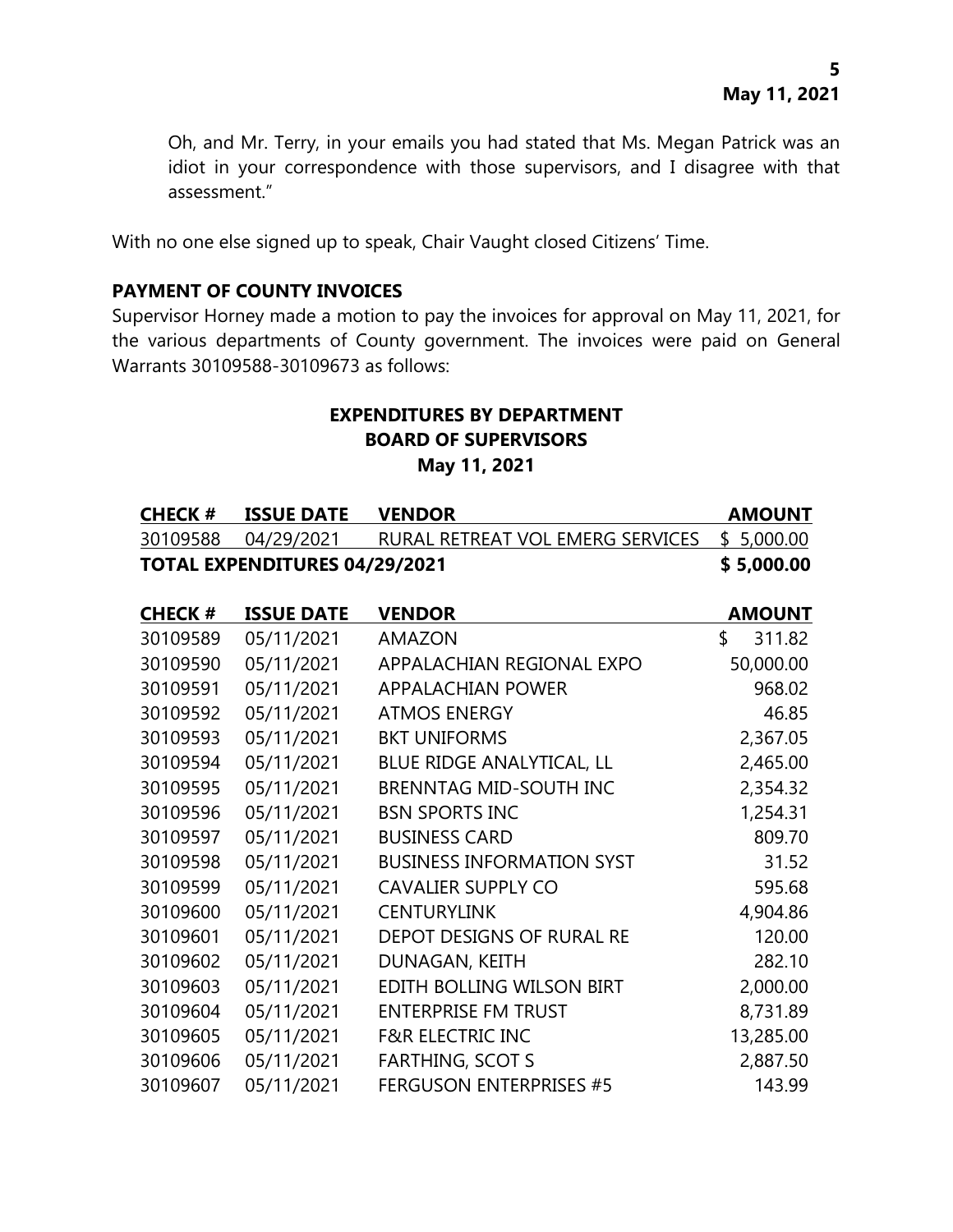| 30109608 | 05/11/2021 | FIDELITY POWER SYSTEMS       | 2,100.00  |
|----------|------------|------------------------------|-----------|
| 30109609 | 05/11/2021 | FN WHOLESALE LIGHTING & S    | 156.60    |
| 30109610 | 05/11/2021 | <b>FOOD COUNTRY</b>          | 1.88      |
| 30109611 | 05/11/2021 | FP MAILING SOLUTIONS         | 800.00    |
| 30109612 | 05/11/2021 | <b>GALLS</b>                 | 343.51    |
| 30109613 | 05/11/2021 | <b>GENUINE PARTS COMPANY</b> | 813.75    |
| 30109614 | 05/11/2021 | HARPO'S HARDWARE & BLDG S    | 8.99      |
| 30109615 | 05/11/2021 | JOINT PUBLIC SERVICE AUTH    | 49,500.72 |
| 30109616 | 05/11/2021 | <b>KING-MOORE INC</b>        | 2,613.00  |
| 30109617 | 05/11/2021 | LEXISNEXIS                   | 724.00    |
| 30109618 | 05/11/2021 | LOWE'S                       | 1,360.57  |
| 30109619 | 05/11/2021 | MANSFIELD OIL CO             | 12,440.36 |
| 30109620 | 05/11/2021 | <b>MEADE TRACTOR</b>         | 19.44     |
| 30109621 | 05/11/2021 | <b>MEREDITH'S GARAGE</b>     | 2,627.90  |
| 30109622 | 05/11/2021 | <b>JEFFERY LEE MILLER</b>    | 5,027.50  |
| 30109623 | 05/11/2021 | <b>MXN CORPORATION</b>       | 11,960.00 |
| 30109624 | 05/11/2021 | <b>NATIONAL POOLS</b>        | 1,033.52  |
| 30109625 | 05/11/2021 | QUADIENT FINANCE USA, INC    | 961.98    |
| 30109626 | 05/11/2021 | <b>MAILFINANCE INC</b>       | 474.00    |
| 30109627 | 05/11/2021 | NEW RIVER REGIONAL WATER     | 56,947.91 |
| 30109628 | 05/11/2021 | NORFOLK SOUTHERN RAILWAY     | 767.71    |
| 30109629 | 05/11/2021 | OFFICE OF THE CHIEF MEDIC    | 60.00     |
| 30109630 | 05/11/2021 | <b>BRUCE PADGETT</b>         | 30.00     |
| 30109631 | 05/11/2021 | <b>DOUG TUCK</b>             | 232.91    |
| 30109632 | 05/11/2021 | E. WAYNE KIRBY               | 215.59    |
| 30109633 | 05/11/2021 | FISTER, ELISHA R.            | 82.63     |
| 30109634 | 05/11/2021 | GOODSON, TIM W.              | 2.35      |
| 30109635 | 05/11/2021 | <b>HEATHER LUNDY</b>         | 30.00     |
| 30109636 | 05/11/2021 | <b>MICHAEL CLINE</b>         | 30.00     |
| 30109637 | 05/11/2021 | <b>NORLEN C YELTON</b>       | 30.00     |
| 30109638 | 05/11/2021 | SAGE, TRICIA & MICHAEL       | 72.29     |
| 30109639 | 05/11/2021 | <b>SHERRY DIX</b>            | 30.00     |
| 30109640 | 05/11/2021 | SOLARIS WYTHE LLC            | 76.36     |
| 30109641 | 05/11/2021 | <b>WHITNEY RICHARDSON</b>    | 96.74     |
| 30109642 | 05/11/2021 | PARTNERSHIP SCREENING INT    | 72.00     |
| 30109643 | 05/11/2021 | PROFESSIONAL COMMUNICATIO    | 9,390.50  |
| 30109644 | 05/11/2021 | PROFESSIONAL COMM SYSTEMS    | 1,880.00  |
| 30109645 | 05/11/2021 | PROJECT LIFESAVER INC        | 124.77    |
| 30109646 | 05/11/2021 | PROTECT YOUTH SPORTS         | 15.95     |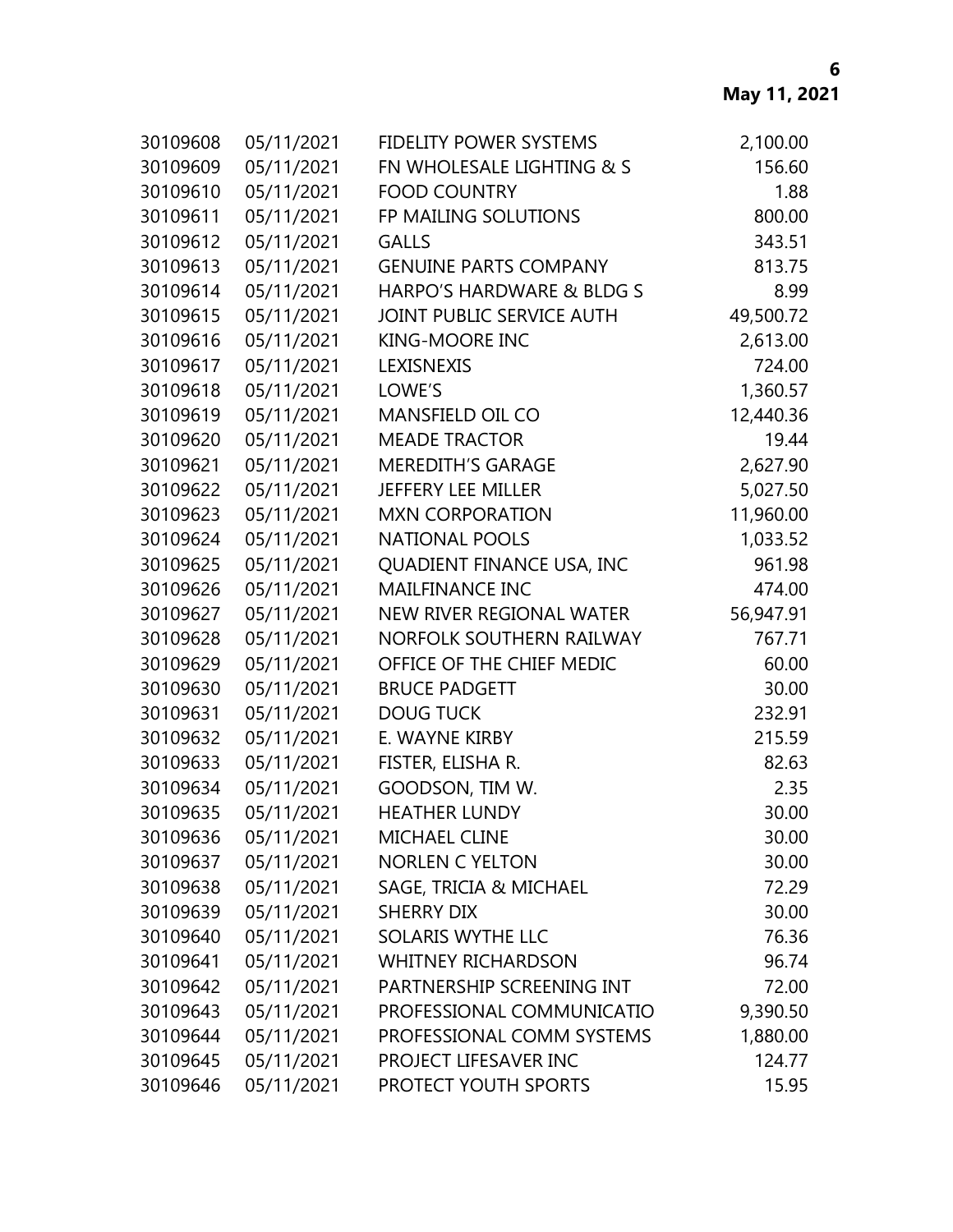|          | <b>TOTAL EXPENDITURES 05/11/2021</b> |                                      | \$358,780.74 |
|----------|--------------------------------------|--------------------------------------|--------------|
| 30109673 | 05/11/2021                           | <b>WYTHEVILLE OFFICE SUPPLY</b>      | 1,509.10     |
| 30109672 | 05/11/2021                           | WYTHE TIRE AND MUFFLER               | 1,273.85     |
| 30109671 | 05/11/2021                           | WYTHE CO WATER & WASTEWAT            | 227.37       |
| 30109670 | 05/11/2021                           | WYTHE CO WATER & WASTEWAT            | 135.68       |
| 30109669 | 05/11/2021                           | WYTHE CO WATER & WASTEWAT            | 116.26       |
| 30109668 | 05/11/2021                           | WYTHE CO WATER & WASTEWAT            | 62.94        |
| 30109667 | 05/11/2021                           | WYTHE CO WATER & WASTEWAT            | 298.25       |
| 30109666 | 05/11/2021                           | WAMPLER EANES APPRAISAL G            | 18,292.50    |
| 30109665 | 05/11/2021                           | <b>VUPS</b>                          | 99.75        |
| 30109664 | 05/11/2021                           | <b>VITA</b>                          | 197.83       |
| 30109663 | 05/11/2021                           | <b>VITA</b>                          | 145.26       |
| 30109662 | 05/11/2021                           | VIRGINIA ELECTRIC SUPPLY,            | 433.35       |
| 30109661 | 05/11/2021                           | <b>VEST'S SALES &amp; SERVICE IN</b> | 5,352.74     |
| 30109660 | 05/11/2021                           | <b>V&amp;M RECYCLING</b>             | 62,911.86    |
| 30109659 | 05/11/2021                           | UNIVERSITY OF VIRGINIA               | 100.00       |
| 30109658 | 05/11/2021                           | <b>UNIFIRST CORP</b>                 | 98.56        |
| 30109657 | 05/11/2021                           | <b>TWO WAY RADIO</b>                 | 6,175.00     |
| 30109656 | 05/11/2021                           | TREASURER OF VIRGINIA                | 1,894.53     |
| 30109655 | 05/11/2021                           | TREASURER OF VIRGINBIA               | 217.25       |
| 30109654 | 05/11/2021                           | <b>TRANSUNION RISK &amp; ALTERNA</b> | 75.00        |
| 30109653 | 05/11/2021                           | <b>TESSCO INC</b>                    | 409.15       |
| 30109652 | 05/11/2021                           | SOUTHWESTERN VA GAS SERVI            | 220.59       |
| 30109651 | 05/11/2021                           | SOUTHWEST VIRGINIA CRIMIN            | 1,190.00     |
| 30109650 | 05/11/2021                           | SOUTHERN REFRIGERATION CO            | 42.52        |
| 30109649 | 05/11/2021                           | SIRCHIE FINGER PRINT LABO            | 187.14       |
| 30109648 | 05/11/2021                           | <b>SEGRA</b>                         | 94.22        |
| 30109647 | 05/11/2021                           | <b>R&amp;R ENTERPRISES INC</b>       | 305.00       |

# **TOTAL EXPENDITURES APPROVED 05/11/2021 \$363,780.74**

Supervisor Smith seconded the motion and the roll call vote was as follows:

AYES: Brian W. Vaught Coy L. McRoberts Rolland R. Cook B. G. "Gene" Horney, Jr. Ryan M. Lawson Stacy A. Terry James D. "Jamie" Smith

NAYS: None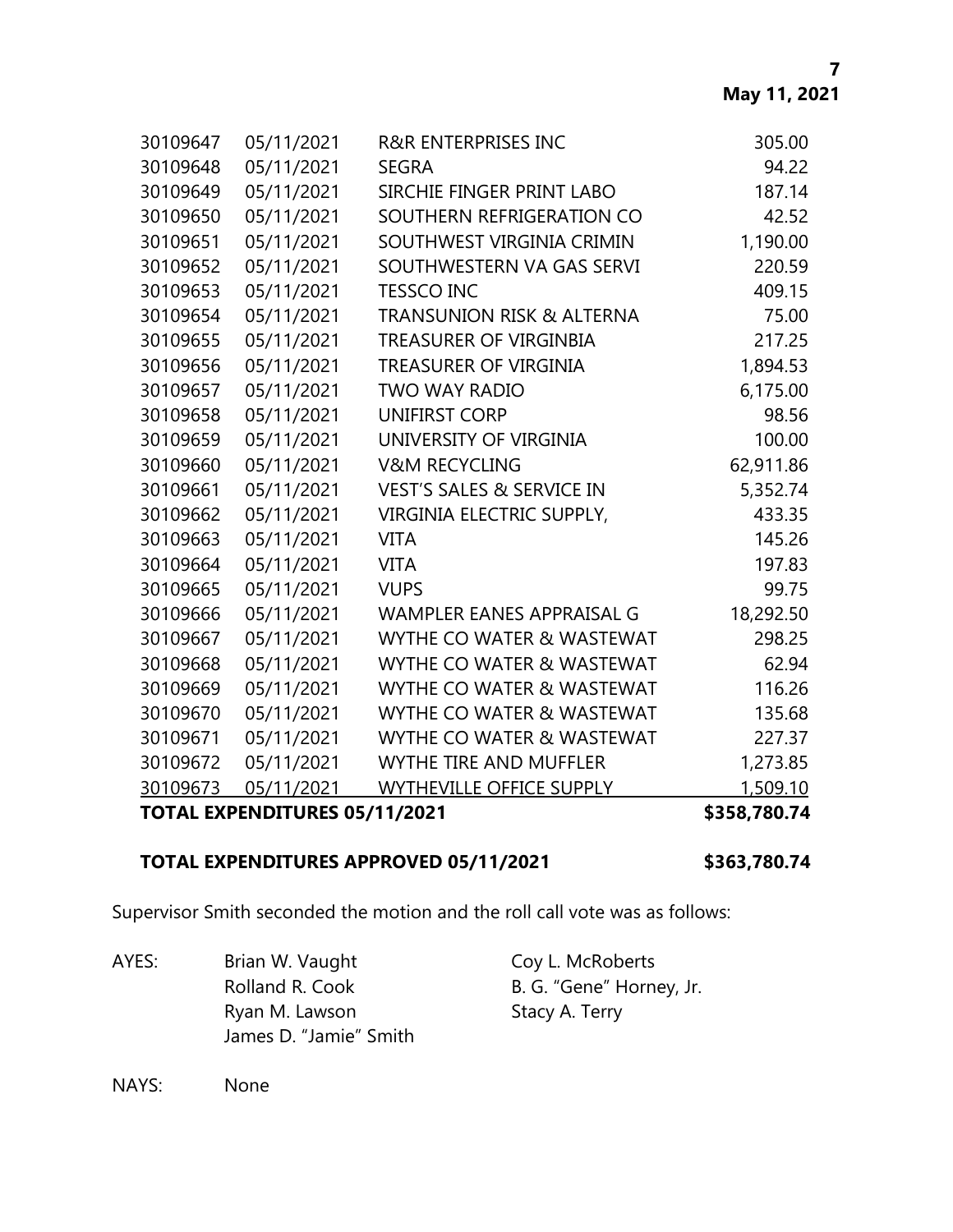#### **MINUTES OF PREVIOUS MEETING**

The Board was presented with the April 27, 2021 minutes for approval.

Supervisor McRoberts made a motion, seconded by Supervisor Terry, to approve the April 27, 2021 minutes as presented.

The roll call vote on the motion was as follows:

| AYES: | Brian W. Vaught        | Coy L. McRoberts         |
|-------|------------------------|--------------------------|
|       | Rolland R. Cook        | B. G. "Gene" Horney, Jr. |
|       | Ryan M. Lawson         | Stacy A. Terry           |
|       | James D. "Jamie" Smith |                          |

NAYS: None

#### **VDOT – ABANDONMENT OF OLD ROUTE 11**

The Board had previously been provided with the March 23rd letter from Ms. Heath, VDOT, regarding the abandonment of the Old Route 11. Mr. Bear stated that VDOT has since requested that the Board of Supervisors either submit a resolution or a letter of support for the abandonment of the right-of-way, an area that serves no public interest.

Supervisor Terry made a motion, seconded by Supervisor Horney, to approve sending the letter to VDOT in support of abandoning the right-of-way on Old Route 11.

The roll call vote on the motion was as follows:

| AYES: | Brian W. Vaught        | Coy L. McRoberts         |
|-------|------------------------|--------------------------|
|       | Rolland R. Cook        | B. G. "Gene" Horney, Jr. |
|       | Ryan M. Lawson         | Stacy A. Terry           |
|       | James D. "Jamie" Smith |                          |

NAYS: None

# **BROADBAND STUDY CONTRACT TERMS**

Mr. Hankins explained that proposals were received last week to provide Broadband, and that Design Nine (Blacksburg) was selected last year develop a strategy to bring Broadband to Wythe County. Mr. Hankins recommends continuing with Design Nine to utilize their technical expertise in an effort to review the proposals and make the best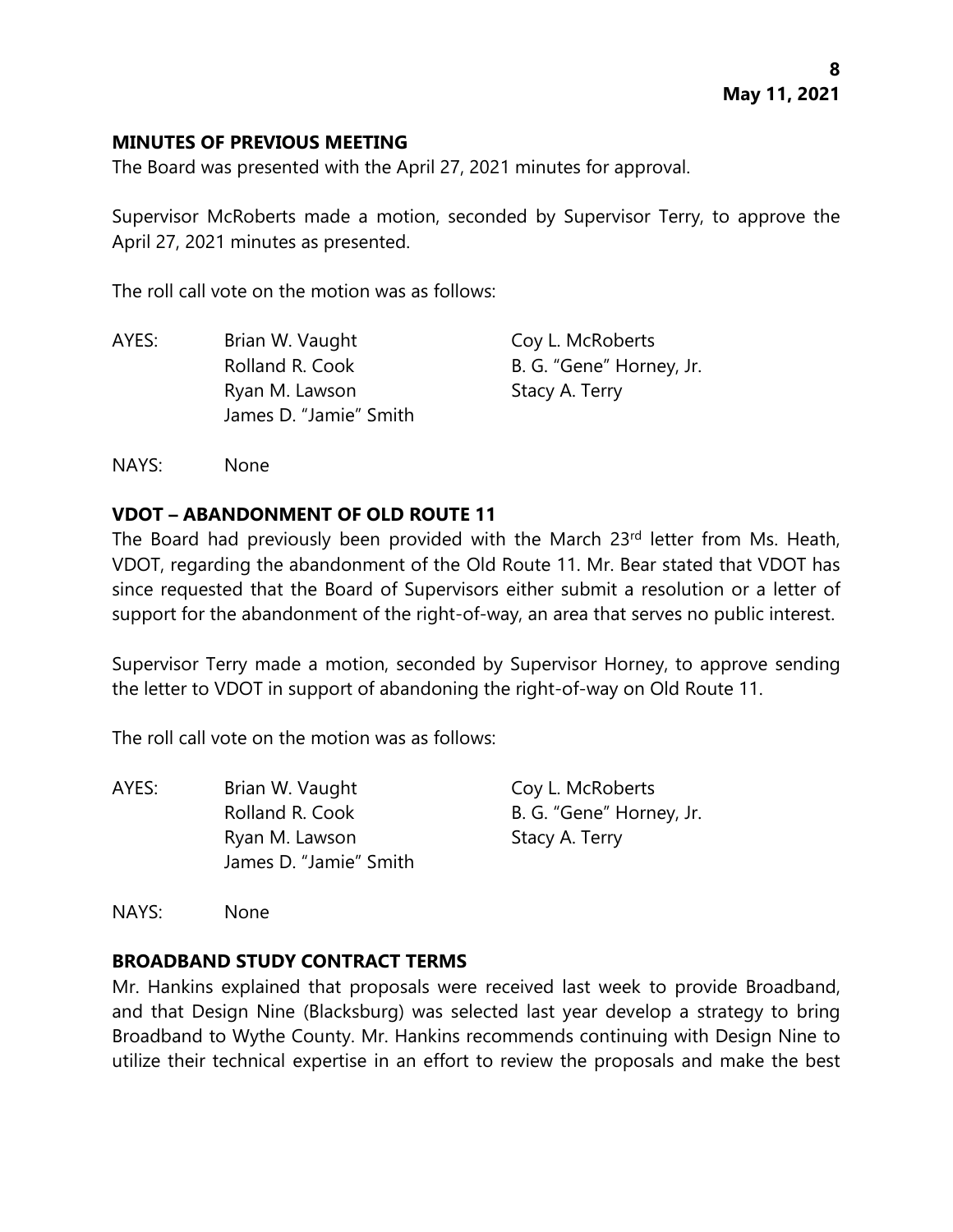possible determination. The same contract terms would apply, but simply extend the date. The costs would come out of the professional services line item.

Vice Chair Lawson made a motion, seconded by Supervisor Smith, to approve the contract extension with Design Nine for the Broadband Study.

The roll call vote on the motion was as follows:

| AYES: | Brian W. Vaught                          | Coy L. McRoberts         |
|-------|------------------------------------------|--------------------------|
|       | Rolland R. Cook                          | B. G. "Gene" Horney, Jr. |
|       | Ryan M. Lawson<br>James D. "Jamie" Smith | Stacy A. Terry           |
|       |                                          |                          |

NAYS: None

#### **APPOINTMENTS**

Mr. Bear commented that there are two vacancies coming up on June 30<sup>th</sup> (Wytheville Community College Board) and a recent vacancy on the APEX Authority.

Chair Vaught mentioned to Ms. Davis that two vacancies on WCC Board will need to be filled, if she has an interest or knows anyone that would be a good fit. Mr. Bear can provide her with more detailed information as to the required qualifications.

# **AUSTINVILLE SANITARY SEWER PROJECT**

Mr. Bear commented that the County and the Building & Grounds Committee have been working diligently on this project, and at the last meeting, this Board approved an extension on the closing date for the subject loan. The VRA offered funding in the amount of \$810,650 of which \$607k+ was a loan, and \$203k+ was principal forgiveness. Mr. Bear said that a public hearing was advertised for an additional 10% of loan funding from DEQ.

Supervisor Horney made a motion, seconded by Supervisor McRoberts, to approve the request for an additional \$60,755 in loan funds from DEQ in order to complete the Austinville Sanitary Sewer project.

Mr. Bear added that the amount of \$60,755 is the maximum allowed by DEQ bringing the total loan to \$668,313 and \$203,092 in principal forgiveness.

The roll call vote on the motion was as follows: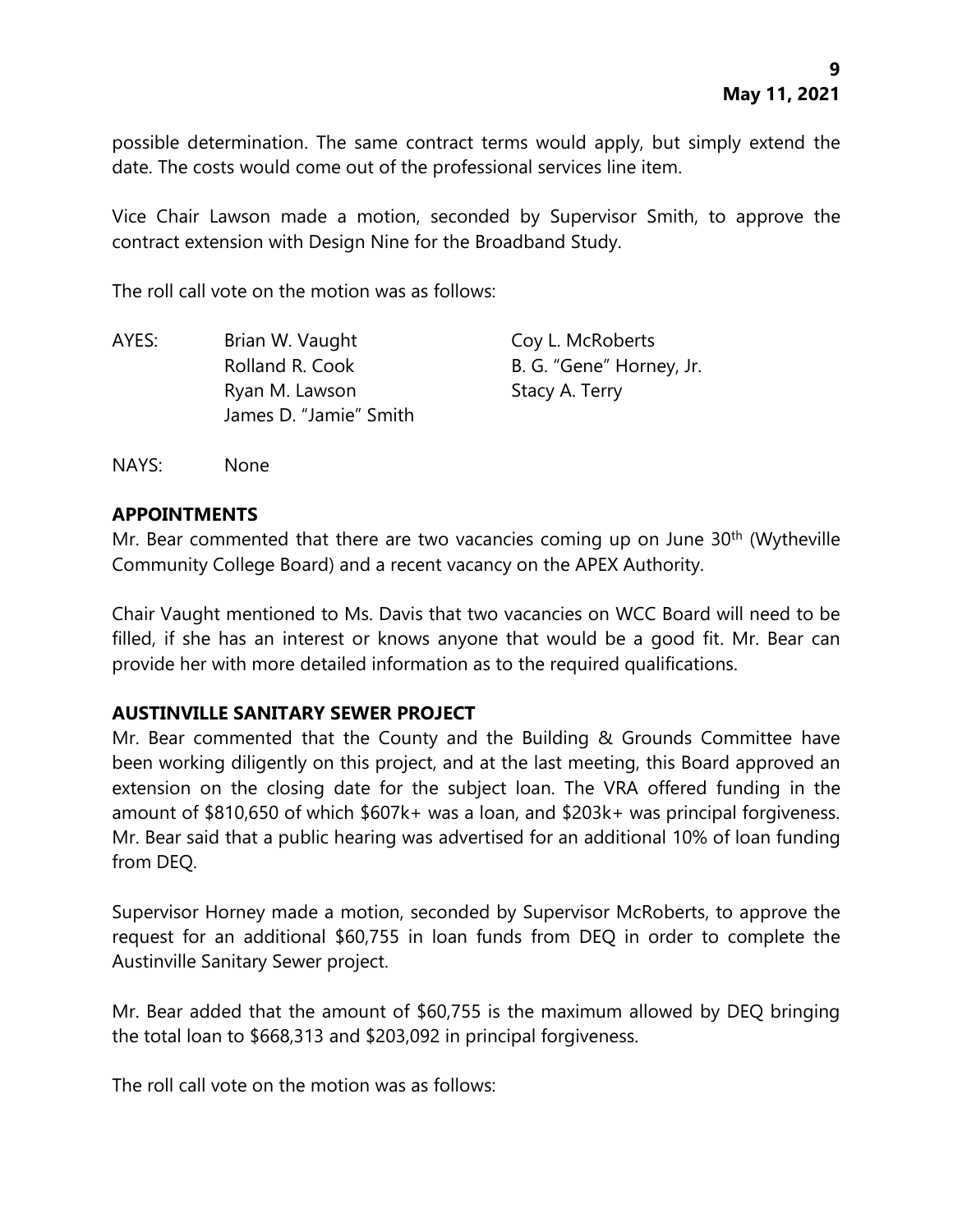AYES: Brian W. Vaught Coy L. McRoberts Rolland R. Cook B. G. "Gene" Horney, Jr. Ryan M. Lawson Stacy A. Terry James D. "Jamie" Smith

NAYS: None

### **DRAFT SECONDARY SIX-YEAR PLAN**

Mr. Bear explained that this draft of the Six-Year Plan simply adds to the end of the list, roads that the Board previously agreed upon. VDOT is advertising a public hearing for this new draft. No action is required from the Board at this time. This draft version adds portions of Gap of Ridge Road, Conners Valley Road, Porter Road, Poplar Drive, Bluebird Road, Riverview Road, Edgewood Road and Scenic Trail.

Supervisor Smith asked Mr. Bear if VDOT communicated with him about the 1.2 miles of Conners Valley Road.

Mr. Bear responded no but that VDOT plans to put the full 1.2 miles (estimate) in for Conners Valley Road. As more roads come in under budget, we may be able to add even more to Conners Valley Road.

#### **SHERIFF'S RETIREMENT ANNOUNCEMENT**

Chair Vaught read the following letter from Sheriff Keith Dunagan:

Dear Board Members,

I am writing this letter to inform you of my retirement as the Sheriff of Wythe County. I have faithfully served the citizens of Wythe County for 38 years. While struggling with this decision I realize the importance of spending more time with my family. Therefore, my effective retirement date will be August 1, 2021.

My career has spanned nearly 4 decades. I have had several major accomplishments during my career but none make me more proud than protecting our children. Working with the board and getting a school resource/security officer in every school to protect our county's number one resource. We now have police vehicles in front of our schools to deter criminal activity. My main goal while serving as Sheriff was to protect our children at all costs. Our schools are safer today than they were in years past.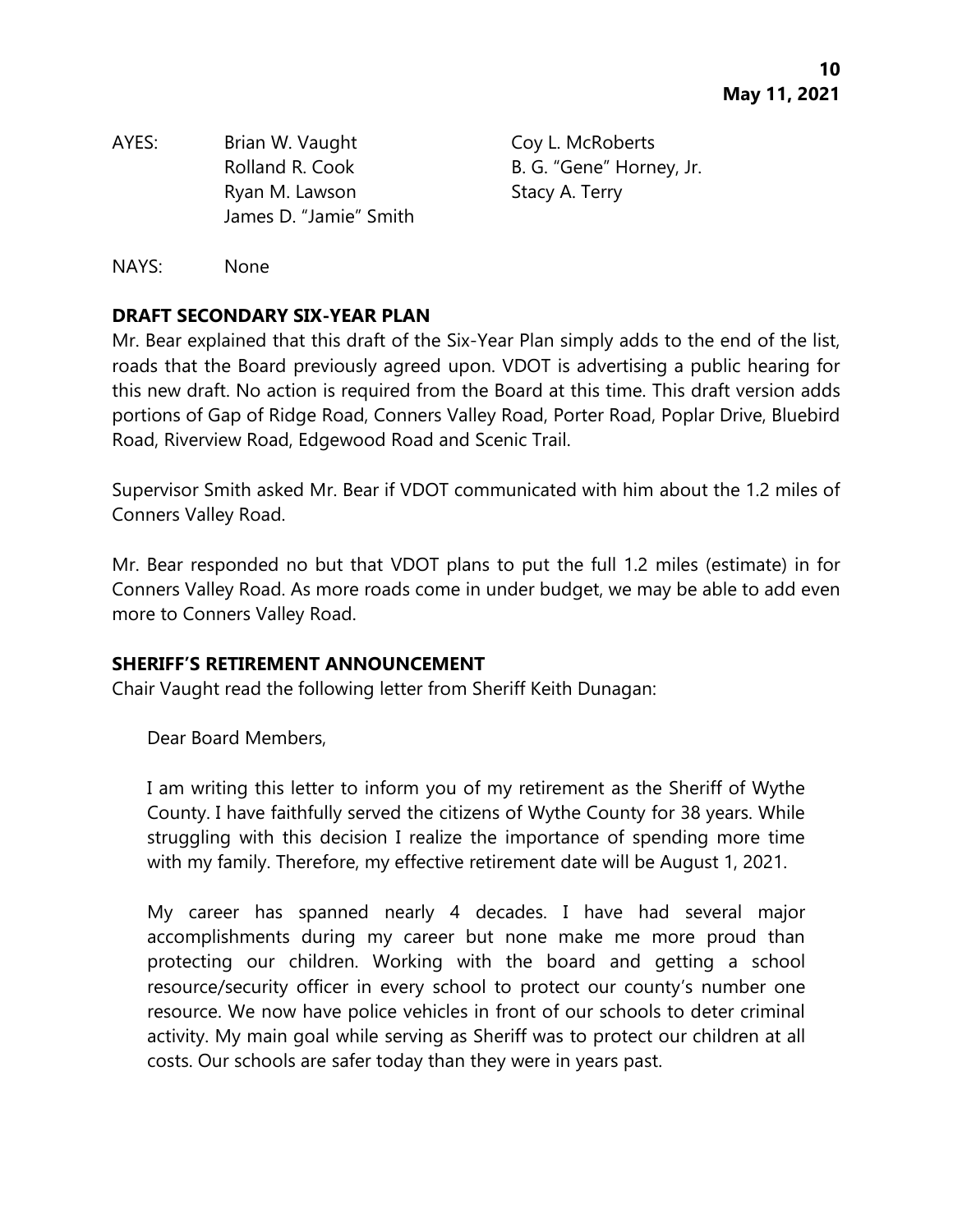The current climate towards police officers and communities around the country has seen challenging times. The citizens of Wythe County support our office and this can be attributed to the positive relationships that have been built. To continue these positive relationships Chief Deputy Charles Foster will be in charge of the office until an election can be held.

While my last day of employment will be August 1, 2021, if you have any questions please contact me.

Sincerely,

W.K. Dunagan

The Board of Supervisors extended their congratulations to Sheriff Dunagan and would like to petition the court to hold a special election.

Mr. Bear said that within 15 days of a vacancy, the court shall be petitioned. Or, if a resignation letter is received, you can petition the circuit court to set a special election. Staff recommend holding this during the November elections to save on costs.

Supervisor Cook made a motion, seconded by Supervisor Terry, requesting the County Attorney to draft a writ of election to petition the circuit court for the November general election.

The roll call vote on the motion was as follows:

| AYES:    | Rolland R. Cook        | B. G. "Gene" Horney, Jr. |
|----------|------------------------|--------------------------|
|          | James D. "Jamie" Smith | Stacy A. Terry           |
|          | Coy L. McRoberts       |                          |
| NAYS:    | <b>None</b>            |                          |
| ABSTAIN: | Brian W. Vaught        | Ryan M. Lawson           |

# **NON-EMERGENCY TRANSPORT RESOLUTION**

Mr. Hankins explained that Abingdon Ambulance Service ("AAS") and C-TRANS are interested in establishing a non-designated emergency response transport in Wythe County, similar to our agreement with Richardson Ambulance Service. He said that both companies are already here in Wythe County and there is a real need for non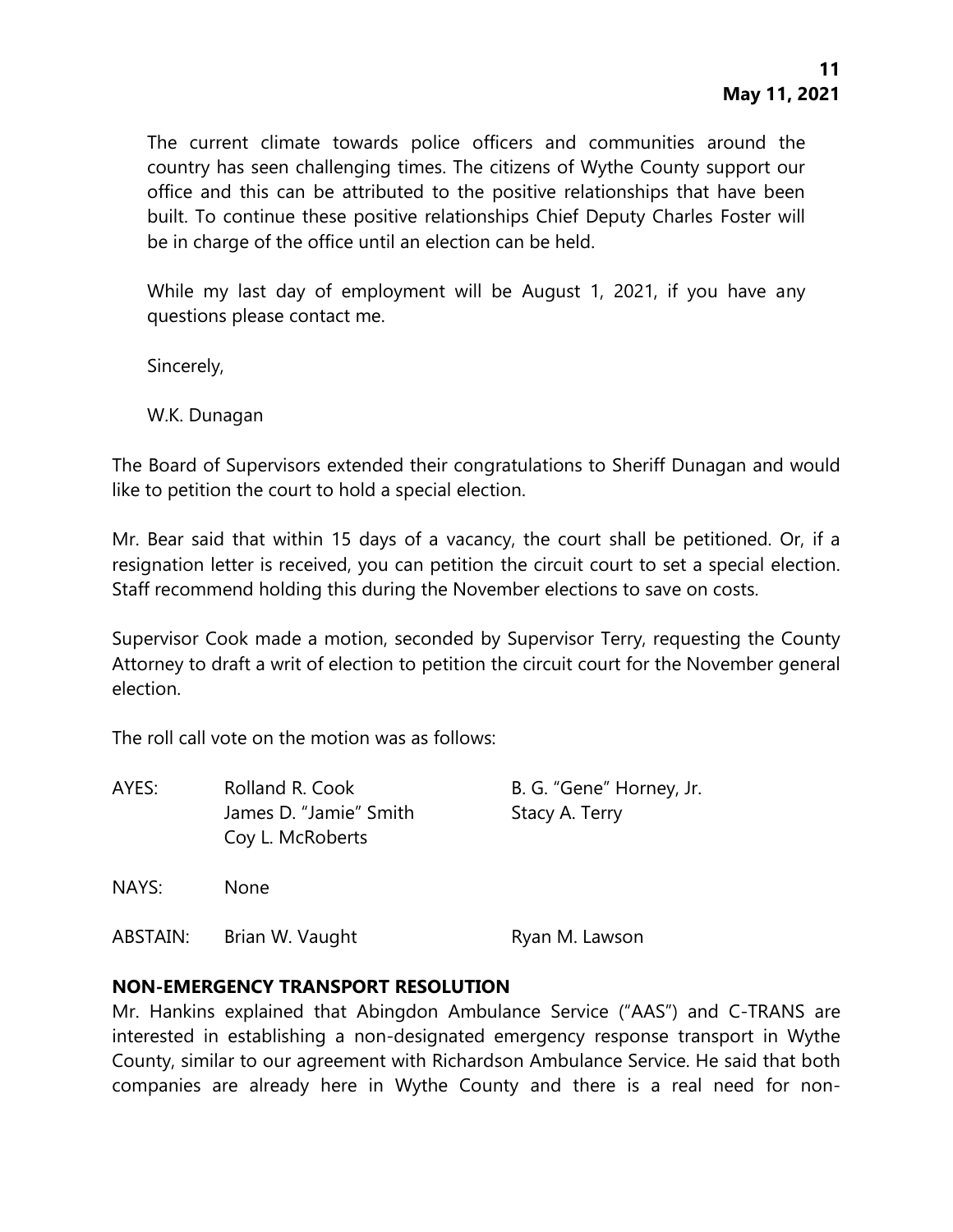emergency support. This resolution is required before the companies can be licensed to provide these services.

Vice Chair Lawson asked if these services would be taking revenue away from Wythe County. The health and wellbeing of our citizens come first but she would not want to see revenue taken away from the County Rescues.

Mr. Hankins responded that the County could potentially lose revenue but the recent shortage of available transports indicates a need for additional resources.

Supervisor Cook asked if there is an order of dispatch.

Mr. Hankins replied that because they are a "non-emergency" transport, they are not dispatched. They would respond only when telephoned by our Dispatch or others.

Supervisor McRoberts mentioned that several years ago there was a rescue squad that found themselves in trouble when it was alleged they were transporting people in their personal vehicles, and he asked if AAS or C-TRANS was part of that. He was told there was no relation.

Supervisor Horney made a motion, seconded by Supervisor McRoberts, to approve Resolution 2021-16 Authorizing Operation of Certain Non-Emergency Ambulance Services in Wythe County.

The roll call vote on the motion was as follows:

| AYES: | Brian W. Vaught        | Coy L. McRoberts         |
|-------|------------------------|--------------------------|
|       | Rolland R. Cook        | B. G. "Gene" Horney, Jr. |
|       | Ryan M. Lawson         | Stacy A. Terry           |
|       | James D. "Jamie" Smith |                          |

NAYS: None

# **FY 2021-2022 BUDGET**

Mr. Bear shared with the Board the proposed revenue budget, expenditure budget and school board budget. The total proposed budget is \$85,456,195 of which the school board is \$50,306,793. Mr. Bear said the Board can still make changes to the budget but it has to be advertised before the public hearing which the Board had set for May 25<sup>th</sup>.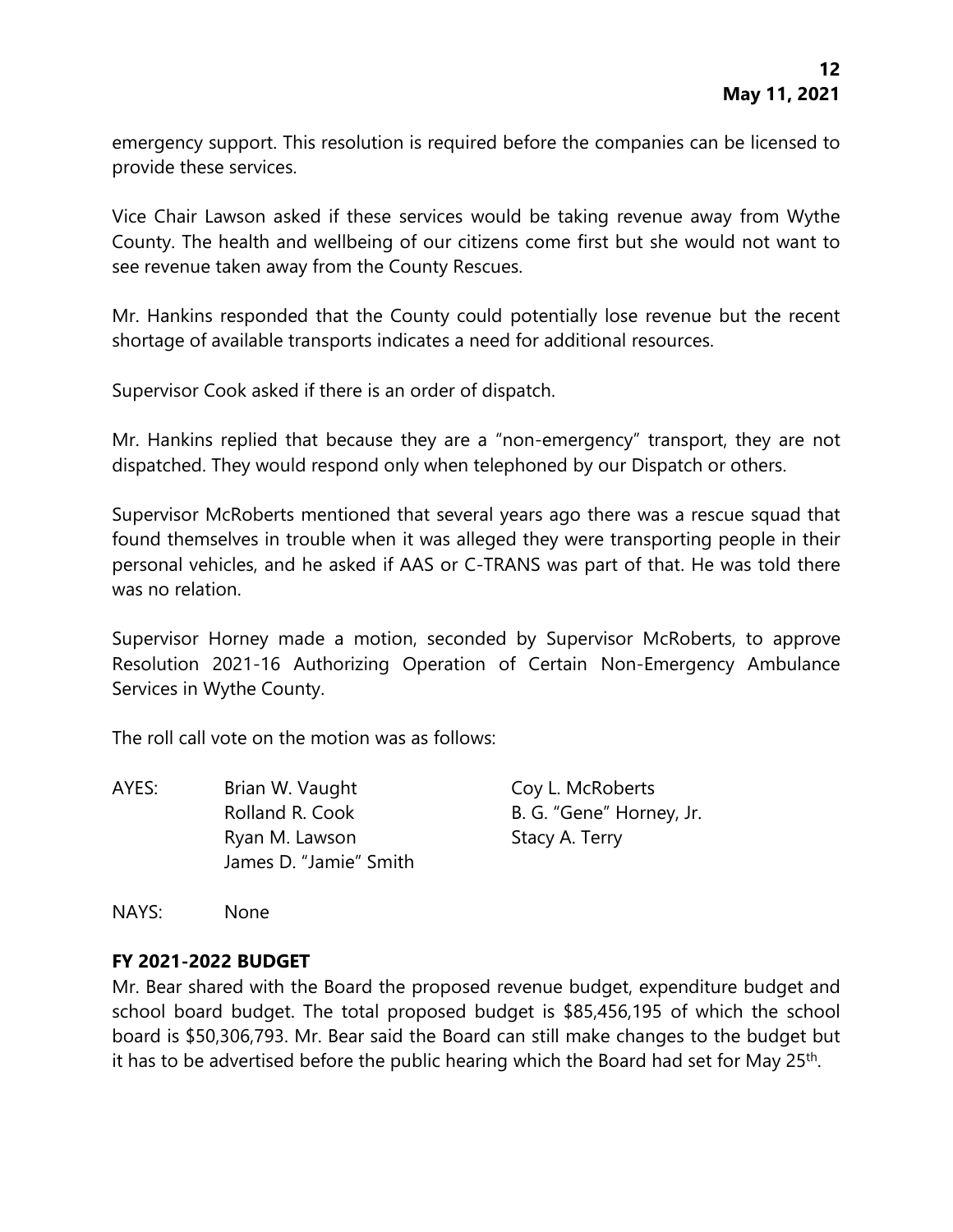Supervisor Smith made a motion, seconded by Supervisor Horney, to approve advertising the FY22 Budget for Wythe County and the School Board for a public hearing to be held on May 25, 2021.

The roll call vote on the motion was as follows:

- AYES: Brian W. Vaught Coy L. McRoberts Rolland R. Cook B. G. "Gene" Horney, Jr. Ryan M. Lawson Stacy A. Terry James D. "Jamie" Smith
- NAYS: None

#### **BUDGET COMMITTEE REPORT**

1. Medical Examiner Expenses – Supervisor Smith made a motion, as recommended by the Budget Committee, to amend and appropriate \$100 to 3503-430150 for additional medical examiner expenses this fiscal year.

The roll call vote was as follows:

| AYES: | Brian W. Vaught        | Coy L. McRoberts         |
|-------|------------------------|--------------------------|
|       | Rolland R. Cook        | B. G. "Gene" Horney, Jr. |
|       | Ryan M. Lawson         | Stacy A. Terry           |
|       | James D. "Jamie" Smith |                          |
| NAYS: | None                   |                          |

2. New River Regional Water Authority – Supervisor Smith made a motion, as recommended by the Budget Committee, to amend and appropriate the following amounts to the New River Regional Water Authority budget:

| 11003-319019 | \$2,985 |
|--------------|---------|
| 44013-411100 | \$2,473 |
| 44013-412100 | \$ 300  |
| 44013-422100 | \$212   |

Mr. Bear added that the \$2,985 was payroll from July of last year when fiscal agent switched to the Town of Wytheville. The County received these funds back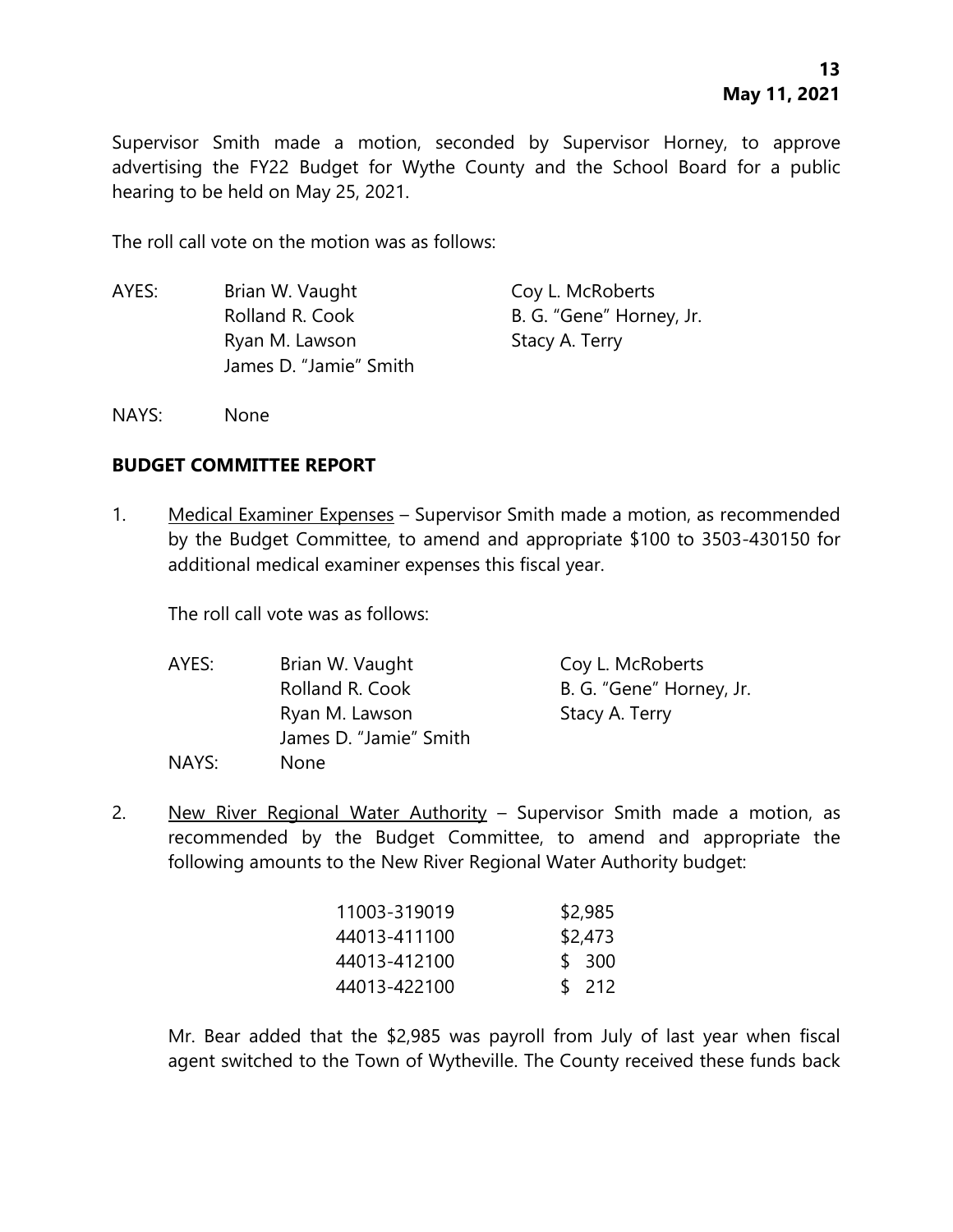and are now amending it to the budget to eliminate a negative. This results in no fiscal impact to the County.

The roll call vote was as follows:

| AYES: | Brian W. Vaught        | Coy L. McRoberts         |
|-------|------------------------|--------------------------|
|       | Rolland R. Cook        | B. G. "Gene" Horney, Jr. |
|       | Ryan M. Lawson         | Stacy A. Terry           |
|       | James D. "Jamie" Smith |                          |
|       |                        |                          |

NAYS: None

# **SUPERVISORS' REPORTS**

- 1. Speeding (Rt. 94 @ Intersection of 52) Supervisor Smith has received a few calls about speeding on Route 94 from the intersection of 52 up Ivanhoe Road toward St. Paul PHC. Residents are very upset over a few incidents that were near-miss accidents, especially around the curves near the Johnson residence down to Jewel Lane. Supervisor Smith asked that VDOT look into this matter.
- 2. Trash Supervisor Smith mentioned that trash on Chapman Road is bad. The area from Lots Gap up to the truck stop is a mess and it would be great if Chief Deputy Foster could get a crew on it.

Chief Deputy Foster said the crew is currently on 21 but will get to that area next. Mr. Bear added that he will be at a Jail Authority meeting this Friday and will try to get an update on getting more trusties to help.

Chair Vaught saw the "skeleton" crew last week working on 21 and the crew consisted of one trusty and one jail officer who was also picking up trash. There has to be a better solution.

3. Bottomly Spraying – Chair Vaught asked if there have been any updates on this and the effects on the water.

Mr. Bear spoke with VWR and reviewed the concerns. Their initial response was they did not believe there was anything they could do regarding no-wake zones, but they would look into it to determine what other opportunities may exist. Mr. Bear will follow-up with VDACS and others on the spraying.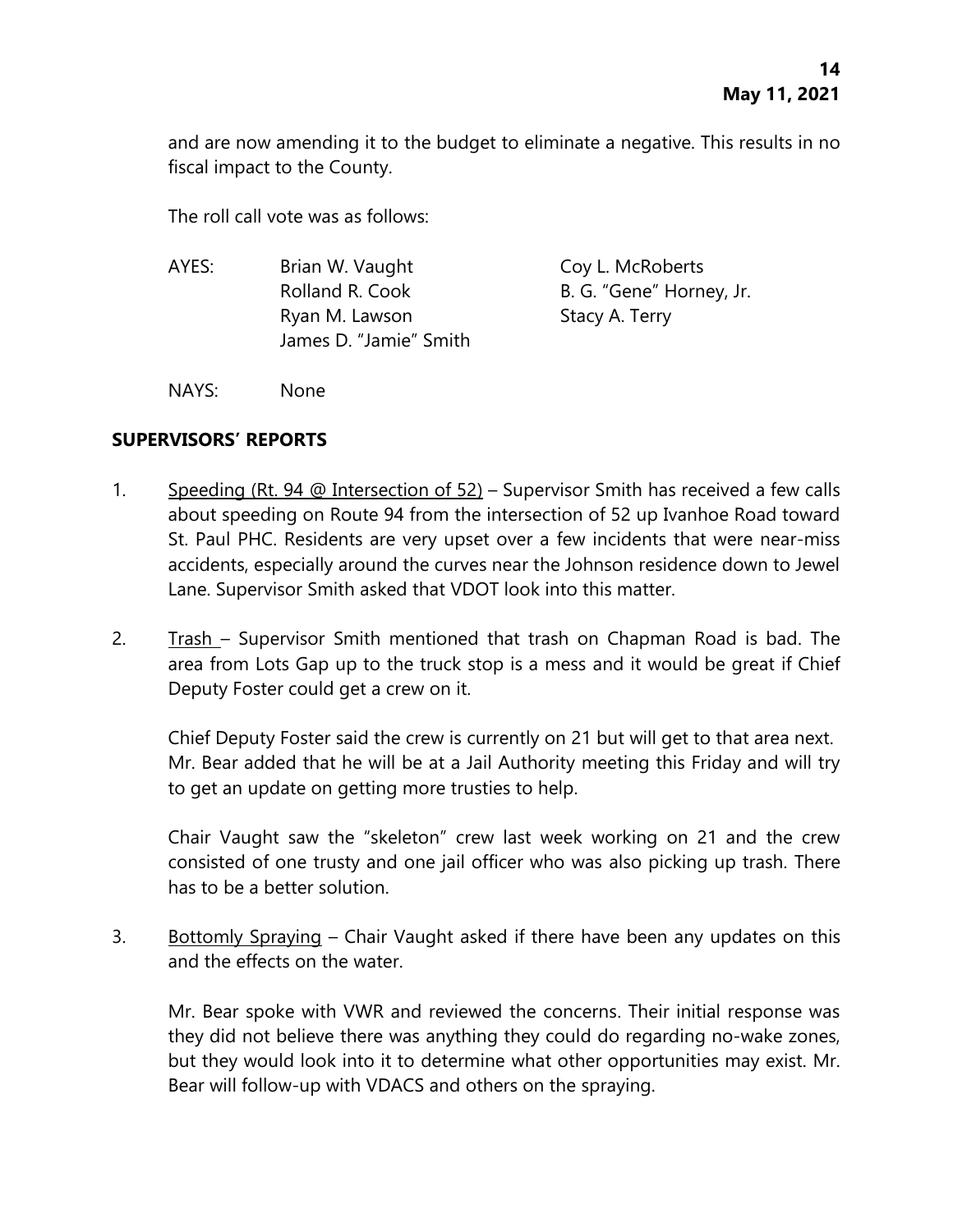- 4. Clarification on BOS Emails Chair Vaught wanted to clarify that the request to meet with the school was not a request to meet with the entire School Board, which is what he would have preferred to do. The email request was just to meet with the Superintendent and the Chair. He said the School Board has an open invitation to come and meet, as a Board, any time they wish.
- 5. Crimson Lane Supervisor Smith has received complaints about Crimson Lane and although some repairs were made to the shoulder, all the water is going to the middle of the road instead of to the ditch.
- 6. South Crest Drive Supervisor Smith asked for an update on this road.

Mr. Bear responded that Mr. Kincer and Ms. Cassell have been working on the revenue sharing plan for South Crest Drive versus setting up a tax district.

7. Cattle/Fencing Issue – Supervisor Smith mentioned there is an issue on Carterville Heights Road. The fences are subpar and cattle are ending up in neighboring yards and destroying landscaping.

Mr. Bear said if cattle are in the VDOT right-of-way, VDOT can use Animal Control or the Sheriff's Office to assist. But if it's a landowner fence issue, that is a separate matter.

- 8. Max Meadows vs Wytheville Address Supervisor Smith said that a lot of residents in Max Meadows are wanting their addresses to go back to Max Meadows instead of Wytheville. However, he is not sure what, if anything, the Board of Supervisors can do about it, as it seems to be a US Postal Service matter.
- 9. Fence In / Fence Out Chair Vaught asked if this is something that can be put on a referendum.

Assistant County Attorney Don Martin is not certain but he will look into it.

Chair Vaught can see both sides of the issue but with the volume of complaints, perhaps it's time to put this on a referendum. When the rule was switched from fence in to fence out, there was a lot of push back from the Farm Bureau and others. He feels it's time the Board consider switching it back to fence in.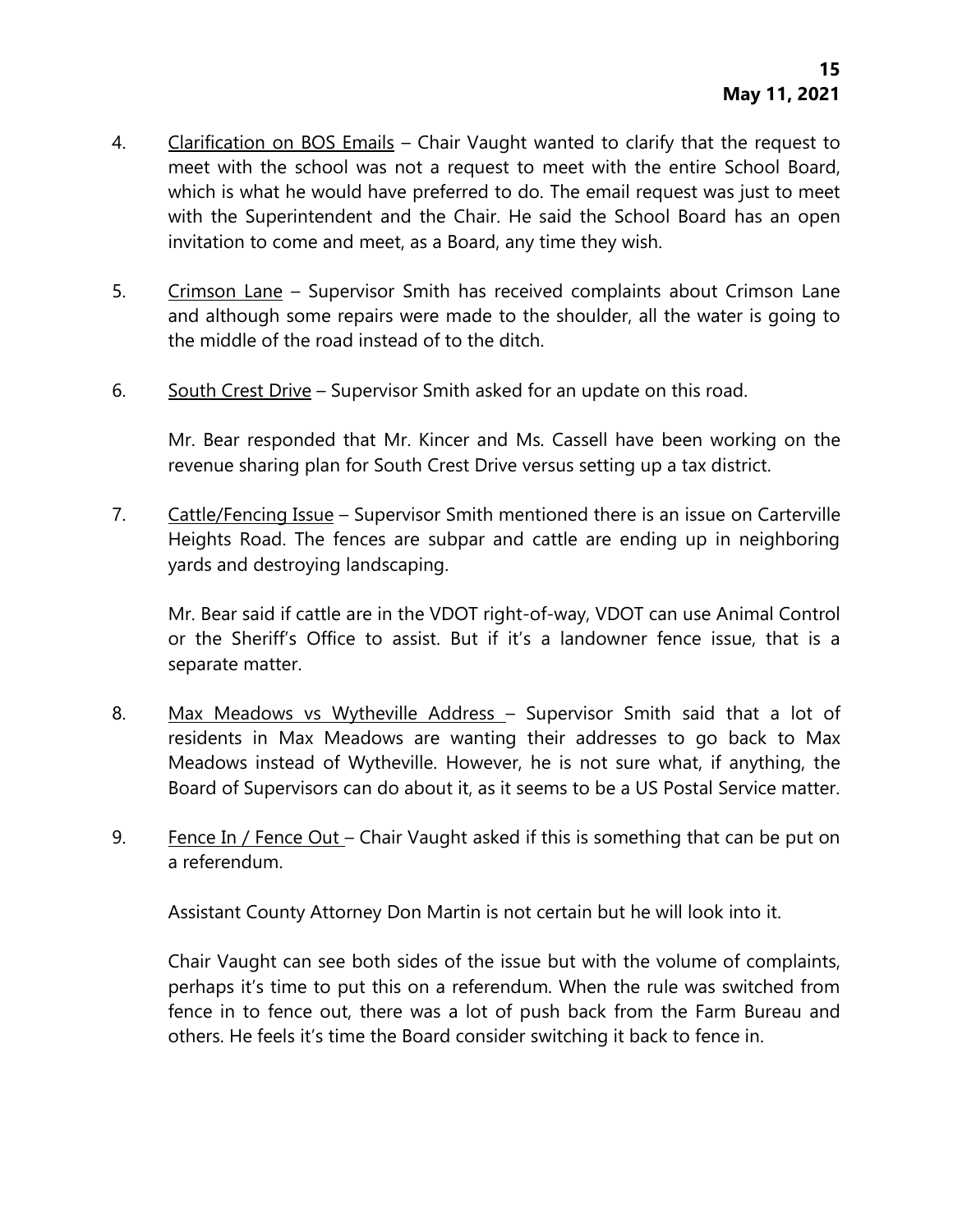Supervisor Horney said, as a farmer, it seems like a weird law. If his cattle got out and went down the road and ended up in someone's yard, he would take responsibility for that (damage or no damage).

Chair Vaught mentioned civil liability, regardless whether it's fence in or fence out.

Mr. Bear added that he recently received two complaints about this, which he shared with the Board. He had asked counsel to research the issue hoping to find some middle ground in the Code, but that was not the case.

The Chair asked Chief Deputy Foster approximately how many tickets did he write back when the law was fence in.

The Chief Deputy responded that he could not recall any.

# **CLOSED MEETING**

Supervisor Smith made a motion, seconded by Supervisor Horney, to enter into Closed Meeting under Code of Virginia Section 2.2-3711-A.1, Discussion of Personnel Matters (County Administration Review), Section 2.2-3711.A.3, Disposition of Real Property (Progress Park Lot 1), Section 2.2-3711-A.5, Prospective New Business or Industry (Project Flow), Section 2.2-3711-A.7, Consultation with Legal Counsel (Fire and Rescue), and Section 2.2-3711-A.29, Discussion of Awarding Public Contract (JIDA Revenue Note & Support Agreement).

The vote on the motion was unanimous.

Supervisor Terry made a motion, seconded by Supervisor Smith, to return to open meeting.

The vote on the motion was unanimous.

Upon returning to open meeting, Supervisor McRoberts made a motion, seconded by Supervisor Horney, to adopt the following Resolution certifying the business conducted in closed meeting as follows:

# **RESOLUTION CERTIFICATION OF CLOSED MEETING**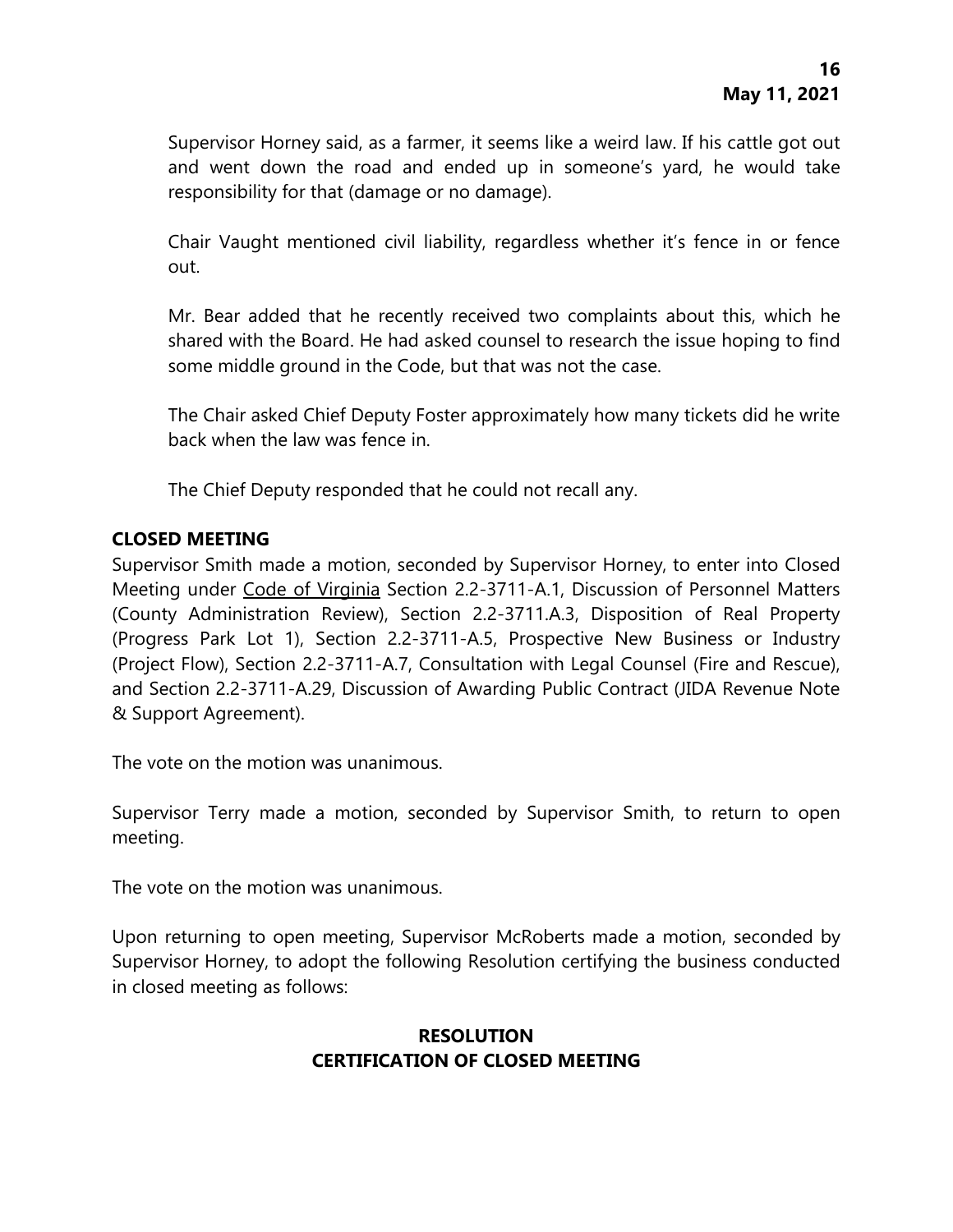**WHEREAS,** the Wythe County Board of Supervisors has convened a closed meeting on this date pursuant to an affirmative recorded vote and in accordance with the provisions of the Virginia Freedom of Information Act; and,

**WHEREAS,** Section 2.2-3712 of the Code of Virginia requires a certification by the Wythe County Board of Supervisors that such meeting was conducted in conformity with Virginia law; and,

**NOW, THEREFORE, BE IT RESOLVED** that the Wythe County Board of Supervisors hereby certifies that, to the best of each member's knowledge, (i) only public business matters lawfully exempted from open meeting requirements by Virginia law were discussed in the closed meeting to which this certification resolution applies, and (ii) only such public business matters as were identified in the motion convening the closed meeting were heard, discussed, or considered by the Wythe County Board of Supervisors.

The roll call vote on the motion was as follows:

AYES: Brian W. Vaught Coy L. McRoberts Rolland R. Cook B. G. "Gene" Horney, Jr. Ryan M. Lawson Stacy A. Terry James D. "Jamie" Smith

NAYS: None

Chair Vaught noted for the record that Supervisor Smith stepped out of the closed meeting during Project Flow discussion, due to a potential conflict of interest.

#### **STS AND PROGRESS PARK LOT 1B**

Supervisor Smith made a motion, seconded by Supervisor Cook, authorizing staff to approve Lot 1B for STS, and proceed with surveying of that lot.

The roll call vote on the motion was as follows:

AYES: Brian W. Vaught Coy L. McRoberts Rolland R. Cook B. G. "Gene" Horney, Jr. Ryan M. Lawson Stacy A. Terry James D. "Jamie" Smith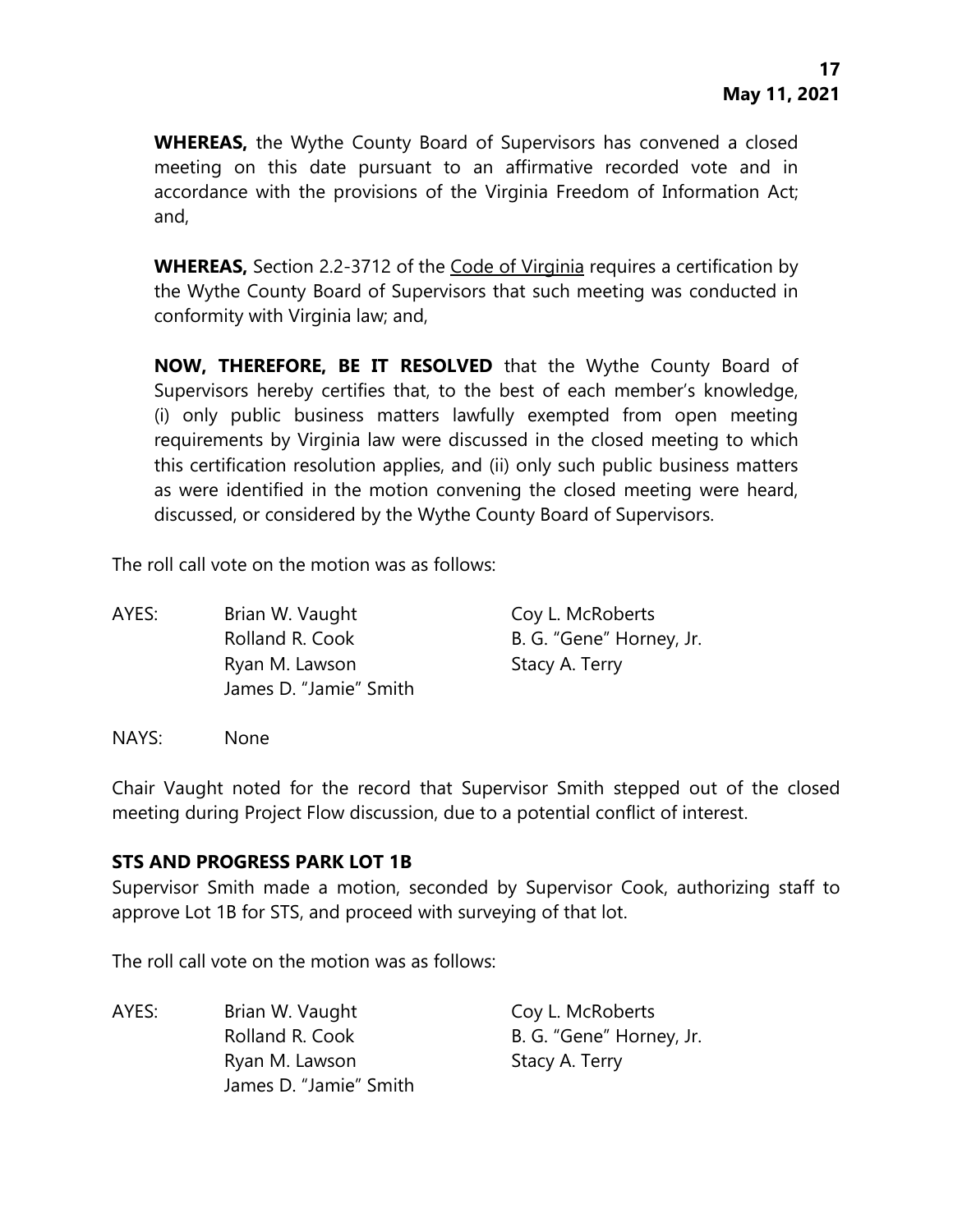NAYS: None

# **RECESS**

Supervisor Terry made a motion, seconded by Vice Chair Lawson, to recess until Tuesday, May 18, 2021 at 5:00 p.m. for a Budget Work Session.

The vote on the motion was unanimous.

#### **RECONVENE**

The Board reconvened on Tuesday, May 18, 2021 at 5:00 p.m.

#### **MEMBERS PRESENT:**

Brian W. Vaught, Chair Coy L. McRoberts Rolland R. Cook James D. "Jamie" Smith B. G. "Gene" Horney, Jr. Stacy A. Terry

#### **MEMBERS ABSENT:**

Ryan M. Lawson, Vice Chair

# **STAFF PRESENT:**

Stephen D. Bear, County Administrator Matthew C. Hankins, Assistant County Administrator Scot Farthing, County Attorney Martha Collins, Administrative Assistant/Clerk

#### **BUDGET WORK SESSION**

Mr. Hankins provided a business plan model for the APEX Center and what he believes is necessary to make the center profitable. He encourages the use of high-volume concert events as the main driver for the center's income. Mr. Hankins also presented the Board with a model spreadsheet demonstrating income potential for the APEX Center.

(Supervisors McRoberts, Horney and Terry left the meeting for approximately 20 minutes to attend a JPSA meeting.)

# **CLOSED MEETING**

Supervisor Cook made a motion, seconded by Supervisor Smith, to enter into Closed Meeting under Code of Virginia Section 2.2-3711.A.3, Disposition of Real Property (Exit 77 Properties).

The vote on the motion was unanimous with one absent.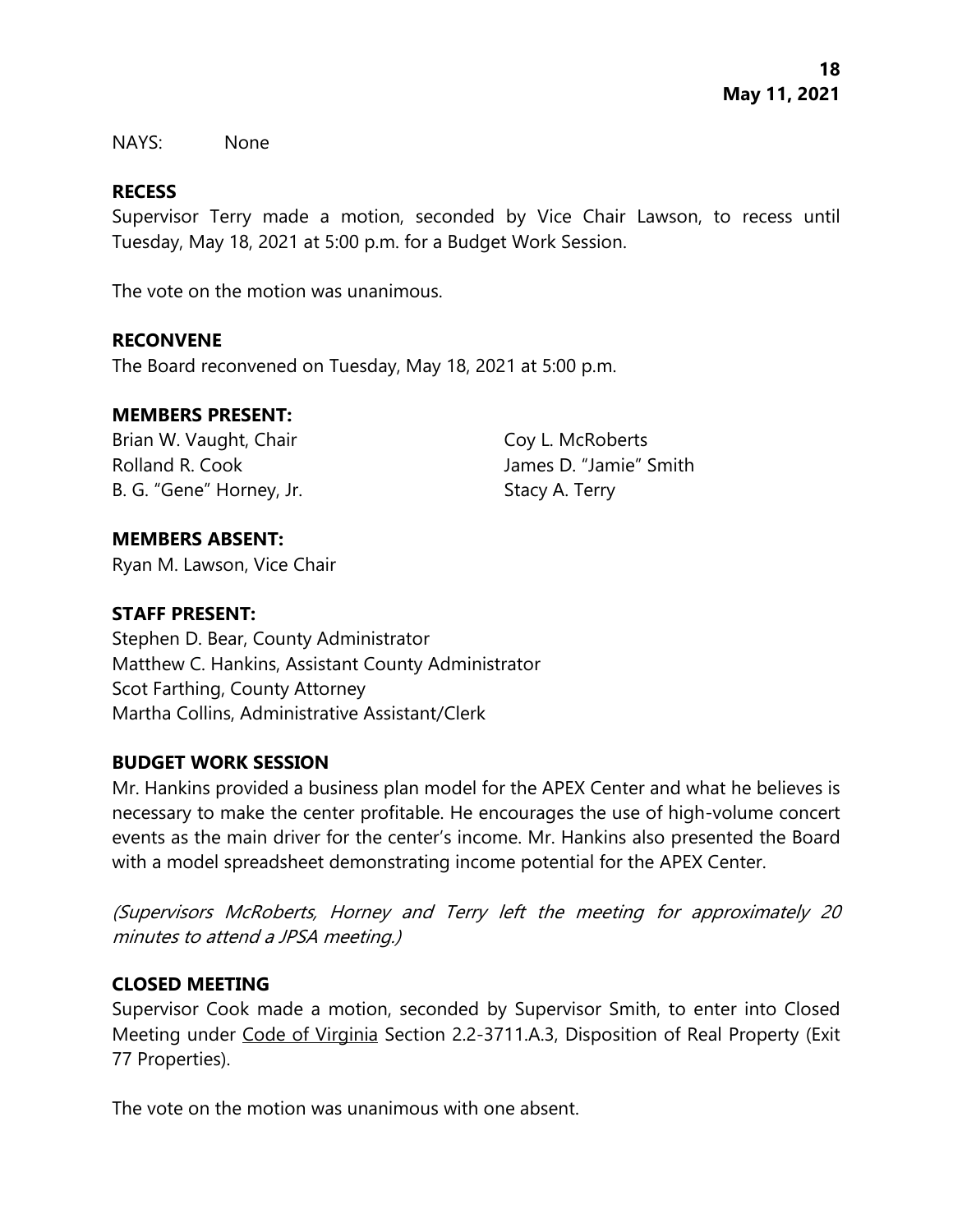Supervisor Cook made a motion, seconded by Supervisor Smith, to return to open meeting.

The vote on the motion was unanimous with one absent.

Upon returning to open meeting, Supervisor McRoberts made a motion, seconded by Supervisor Terry, to adopt the following Resolution certifying the business conducted in closed meeting as follows:

### **RESOLUTION CERTIFICATION OF CLOSED MEETING**

**WHEREAS,** the Wythe County Board of Supervisors has convened a closed meeting on this date pursuant to an affirmative recorded vote and in accordance with the provisions of the Virginia Freedom of Information Act; and,

**WHEREAS,** Section 2.2-3712 of the Code of Virginia requires a certification by the Wythe County Board of Supervisors that such meeting was conducted in conformity with Virginia law; and,

**NOW, THEREFORE, BE IT RESOLVED** that the Wythe County Board of Supervisors hereby certifies that, to the best of each member's knowledge, (i) only public business matters lawfully exempted from open meeting requirements by Virginia law were discussed in the closed meeting to which this certification resolution applies, and (ii) only such public business matters as were identified in the motion convening the closed meeting were heard, discussed, or considered by the Wythe County Board of Supervisors.

The roll call vote on the motion was as follows:

AYES: Brian W. Vaught Coy L. McRoberts Rolland R. Cook B. G. "Gene" Horney, Jr. James D. "Jamie" Smith Stacy A. Terry

NAYS: None

ABSENT: Ryan M. Lawson